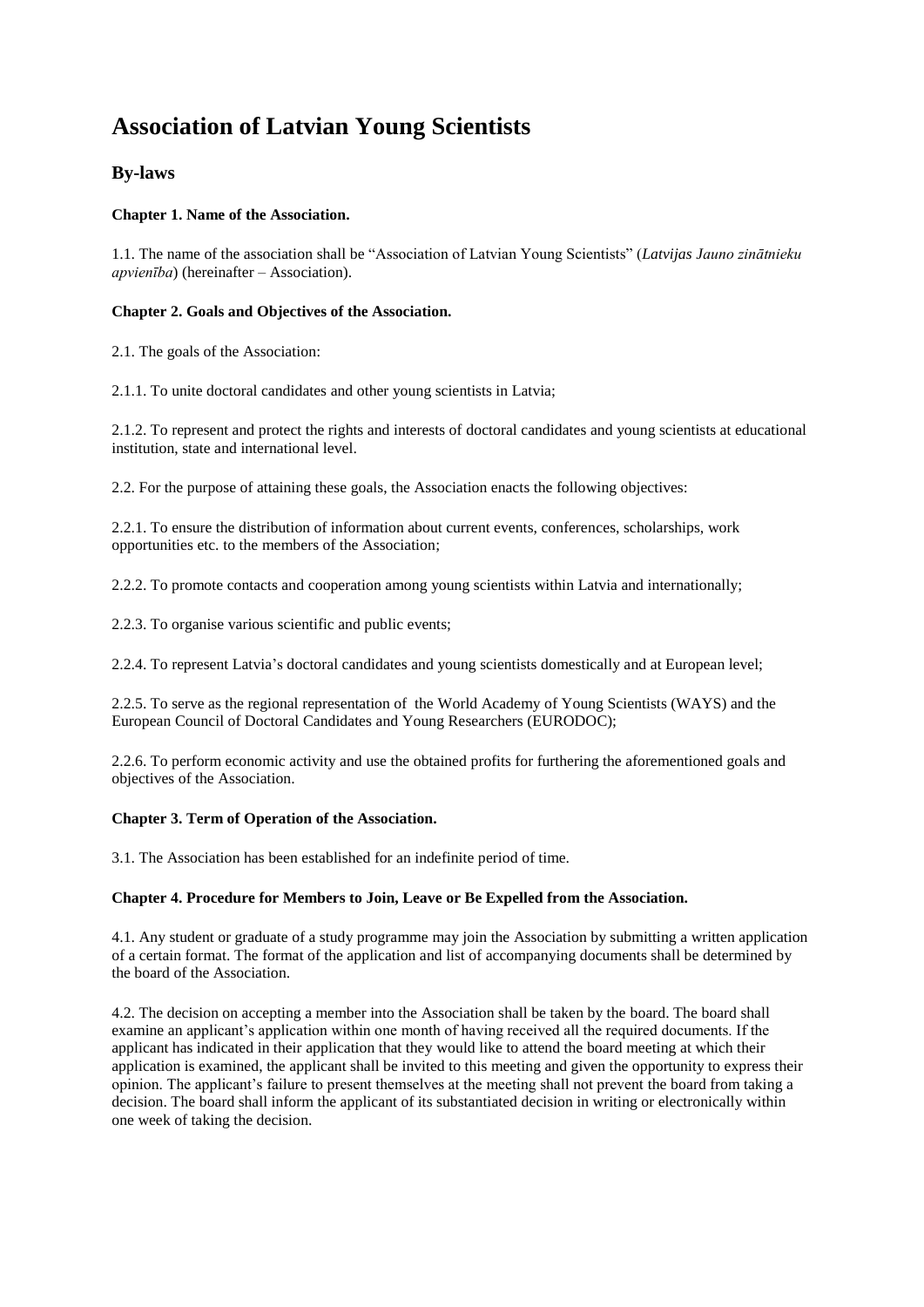4.3. A board decision to reject the applicant may be appealed to the member assembly. If the member assembly also rejects the applicant's application, the applicant shall not be admitted into the Association as a member and may reapply for membership no sooner than after one year.

4.4. A member may discontinue their membership to the Association at any time by informing the board of this decision in writing.

4.5. A member shall be expelled from the Association by a decision of the board, if:

4.5.1. the member has failed to pay their membership fee for more than a year;

4.5.2. the member has failed to adhere to decisions taken by the member assembly or the board of the Association;

4.5.3. the member has failed to fulfil their obligations and commitments;

4.5.4. the member is performing other actions which are in contradiction to these by-laws.

4.6. The matter of expelling a member shall be examined by the board at its next meeting, inviting the member in question to the meeting and giving them the opportunity to express their opinion. The failure of the member in question to appear at the board meeting shall not prevent the board from taking a decision. The board shall inform the member of its decision to expel them together with a substantiation of the decision in writing within five days of taking this decision.

4.7. The board's decision to expel a member may be appealed to the member assembly.

#### **Chapter 5. Rights and Obligations of Members.**

#### **5.1. Members of the Association shall have the following rights:**

5.1.1. to participate in the management of the Association (e.g. by voting and running in elections);

5.1.2. to receive information about the functioning of the Association, including access to all documents of the Association;

5.1.3. to participate in events organised by the Association;

5.1.4. to submit proposals regarding the functioning of the Association and improvement thereof;

5.1.5.to receive current information about the Association (e-mails etc.).

#### **5.2. Members of the Association shall have the following obligations:**

5.2.1. to comply with the by-laws of the Association and implement the decisions of the member assembly and the board;

5.2.2. to pay their membership fee for the calendar year by 1 February of the subsequent year;

5.2.3. to support the fulfilment of the goals and objectives of the Association through active involvement;

5.2.4. to attend annual member assemblies, as well as extraordinary member assemblies.

#### **5.3. Restrictions to member status:**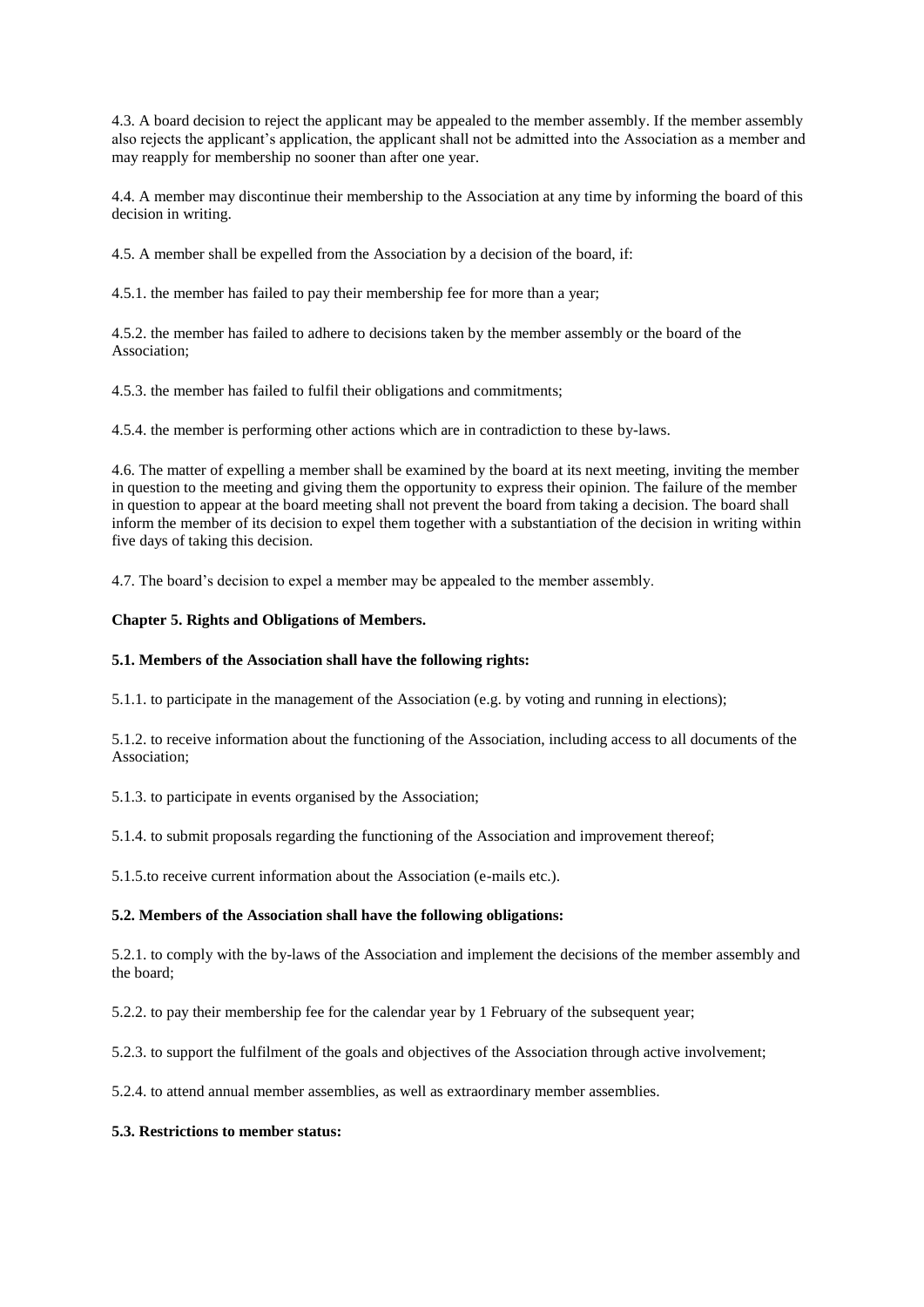5.3.1. Members failing to comply with Clause 5.2.2. of these by-laws shall forfeit the rights provided in Clauses 5.1.1. and 5.1.2. and become *associate members*;

5.3.2. Members whose most recent academic or scientific degree was attained more than 10 years ago, shall become *senior members*, thus forfeiting the rights provided by Clause 5.1.1.;

5.3.3. Decisions regarding changes in member status as per Clause 5.3.1 and 5.3.2 shall be taken by the member assembly upon the recommendation of the board. The board shall inform the relevant members about the possible change to their status at least 30 days prior to the member assembly.

**5.4.** The individual commitments of members shall be established by a decision of the member assembly or the board. In order to establish commitments for a member which differ from those established for all other members, the relevant member shall agree to this. A member shall be released from these special commitments by decision of the same institution, which initially established them.

#### **Chapter 6. Structural Units of the Association.**

6.1. Territorial units or other structural units of the Association may be established by a decision of the member assembly;

6.2. The operation, rights and obligations of structural units, as well as their relations with the Association shall be regulated by the by-laws of the structural unit, which shall be approved by the member assembly of the Association.

#### **Chapter 7. Procedure for Convening a Member Assembly and Taking Decisions.**

7.1. The member assembly shall be the highest governing body of the Association.

7.2. All members of the Association shall have the right to participate in the member assembly. Members shall attend the member assembly only in person.

7.3. The regular member assembly shall be convened once a year – no later than by 31 March.

7.4. An extraordinary member assembly shall be convened upon the initiative of the board or the auditor, or if it is requested by at least one tenth of the members of the Association placing the request in writing and indicating the reason for convening the assembly.

7.5. A member assembly shall be announced at least 14 days prior to the assembly by sending a written or electronic invitation to all members.

7.6. The member assembly shall have the right to take decisions, if more than half of all members are present.

7.7. If the member assembly does not have the right to take decision due to a lack of a quorum, it shall be reconvened no earlier than after 14 days, but no later than within 5 weeks, and this reconvened member assembly shall have the right to take decisions regardless of the number of members in attendance under the condition that there are at least two members present.

7.8. The exclusive competence of the member assembly consists of the following:

7.8.1. Adopting amendments to the by-laws;

7.8.2. Electing and removing the auditor;

7.8.3. Electing and removing members of the board;

7.8.4. Deciding on the dissolution, continued operation or reorganisation of the Association;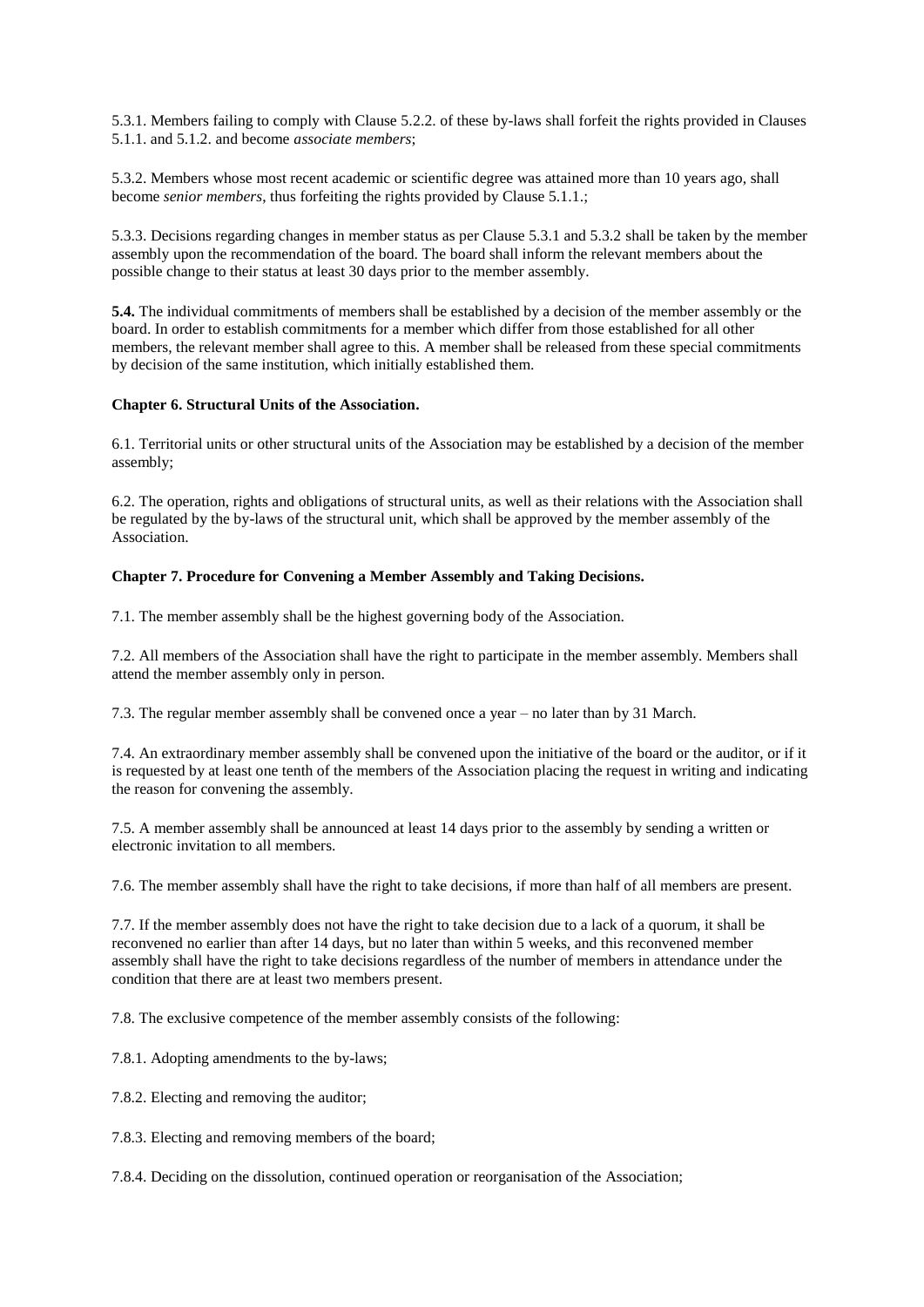7.8.5. Matters pertaining to acquisition, purchase or encumbrance with rights in rem of real estate;

7.9. The member assembly shall have the right to decide matters falling under the competence of other bodies provided in the by-laws.

7.10. A decision of the member assembly shall be approved if more than half of the members in attendance vote in favour of it. A decision regarding amendments to the by-laws, dissolution or continued operation of the Association shall be approved if more than two thirds of the members in attendance vote in favour of it.

#### **Chapter 8. Executive Body.**

8.1. The executive body of the Association shall be the board consisting of five members.

8.2. The board shall be elected by the member assembly for a term of three years, and board members may be re-elected. The chair of the board shall be elected by the board.

8.3. A board member shall be removed by a decision of the member assembly. Upon the removal of a member of the board, the member assembly shall elect a new board member.

8.4. A board member may at any time resign from the duties of board member by submitting a written resignation to the board.

8.5. The board shall have the right to take decisions, if more than half of its members are present. The board shall take decisions by a majority vote. If there is an even number of board members present, the chair of the board shall hold the decisive vote.

8.6. The board shall have the right to decide all matters that are not under the exclusive competence of the member assembly.

8.7. The competence of the board shall include the right to act with the property of the Association in adherence to the by-laws and legislation, organise measures to achieve the established objectives, manage the accounting for the Association in adherence to legislative requirements.

8.8. The rights to represent the Association shall lie with the chair of the board individually and at least two board members jointly.

8.9. A board member shall have the right to request compensation of expenses incurred in the course of performing their duties under the condition that they can provide relevant supporting documents. A volunteer shall have the right to request compensation of expenses incurred in the course of performing their duties under the condition that they can provide relevant supporting documents and if the board has concluded an agreement with the volunteer on performing the relevant tasks and compensating expenses.

8.10. The board shall report all actions taken by the Association to the member assembly.

#### **Chapter 9. Auditor.**

9.1. The financial and economic activity of the Association shall be controlled by an auditor elected by the member assembly for a term of one year.

9.2. The auditor of the Association may not be a member of the board of the Association, another elected or appointed official of the Association, an employee of the Association, nor may they have an entrepreneurial contract in place with the Association.

9.3. The auditor shall perform the following tasks:

9.3.1. Perform an audit of the Association's property and finances;